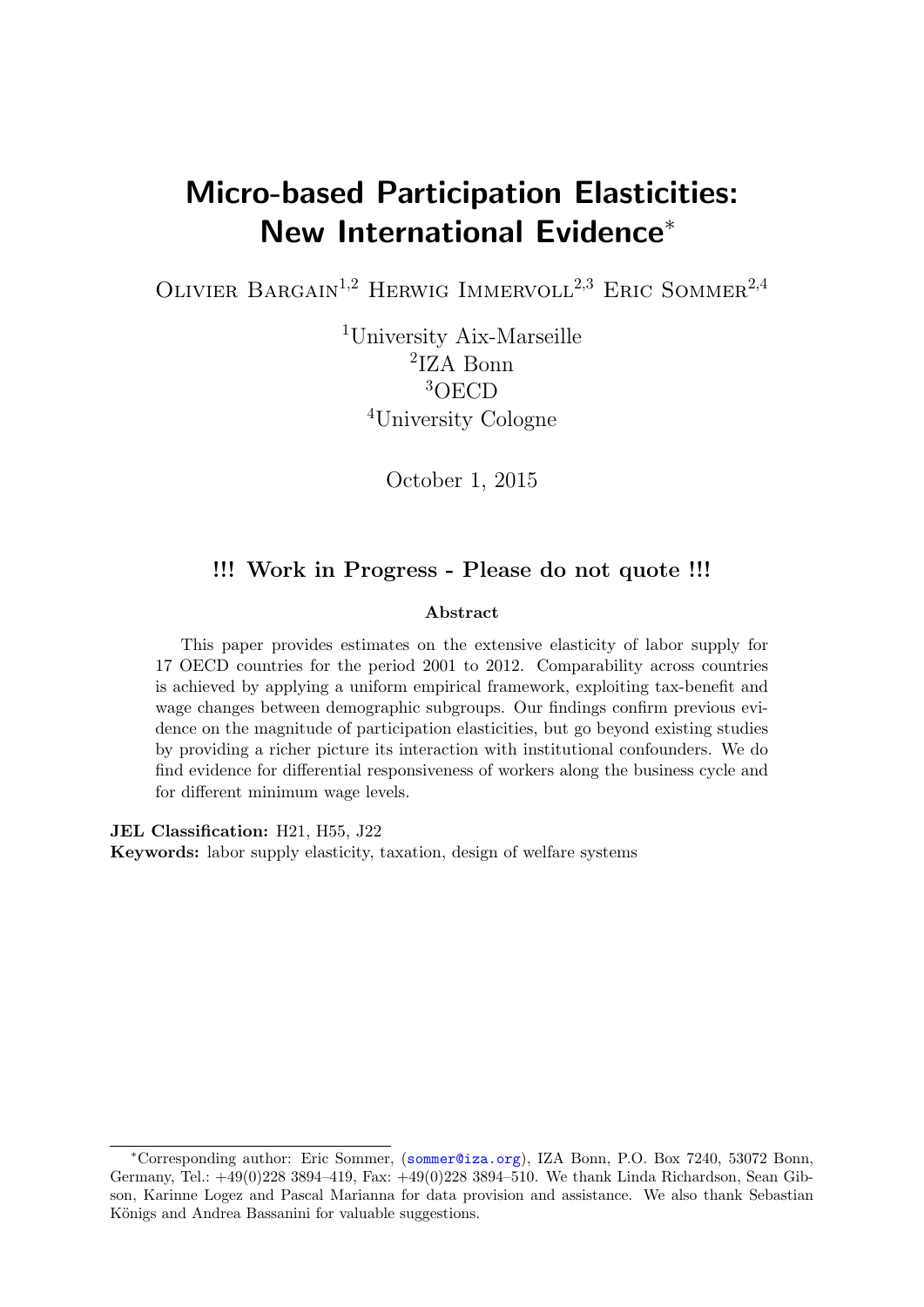#### 1 Introduction

Individual employment decisions are considered to be strongly shaped by the design of tax-benefit systems, thereby explaining employment performances across countries to a considerable extent [\(Prescott,](#page-13-0) [2004\)](#page-13-0). The magnitude of this effect is of high relevance for policy-makers in order to assess the employment impact of tax-benefit reforms [\(Immervoll](#page-12-0) [et al.,](#page-12-0) [2007\)](#page-12-0). From a theoretical perspective, this margin is of major importance for the efficiency costs of taxation [\(Saez,](#page-13-1) [2001\)](#page-13-1). As a consequence, a vast empirical literature on labor supply elasticities has emerged [\(Keane,](#page-12-1) [2011\)](#page-12-1).

Despite this large literature, only a handful of studies provide comparable micro-based estimates for several countries by applying a unified empirical approach. [Bargain et al.](#page-12-2) [\(2014\)](#page-12-2) estimate a structural discrete-choice model, combined with a tax-benefit calculator and obtain labor supply elasticities for 17 EU countries and the US. The underlying data represent one single cross-section respectively. With a complementary approach, Jäntti et al. [\(2015\)](#page-12-3) exploit variation between demographic groups to identify labor supply elasticities on the micro and macro level for 13 OECD countries.

We contribute to this literature in several aspects. While our approach also applies a comparable empirical framework, our data span OECD countries over the continuous period from 2001 to 2012. As labor supply elasticities have been found to change over the long term [\(Heim](#page-12-4) [\(2007\)](#page-12-4), [Blau and Kahn](#page-12-5) [\(2007\)](#page-12-5)), the identification of a structural parameter is probably more reliable if focused on a narrower time window. We cover employment behavior and tax-benefit rules from North America, Southern Europe, Central Europe and transition economies alike. Our identification approach builds on [Blundell](#page-12-6) [et al.](#page-12-6) [\(1998b\)](#page-12-6) exploiting variation in taxes and wages across demographic subgroups.

We test the sensitivity of our results by varying the time period for the identification, thus also uncovering potential differences in behavioral strengths before and after the Great Recession. The main contribution of this paper is to go beyond 'traditional' microbased estimates on labor supply by providing an analysis of interactions of individual labor supply with economic and institutional confounders. These encompass indicators for the business-cycle, active labor market policies (ALMP) and the level of the minimum wage. Our findings may yield implications for future tax-benefit reforms. They shed light on how broadly certain policies can be applied. It could be that particular countries have certain institutional or cultural characteristics that ask for specific policy responses that might not be appropriate in other contexts.

Contrary to previous studies, we concentrate solely on the extensive margin of labor supply, being more relevant than the hours margin. One common explanation for this phenomenon is that tax changes are usually too small to induce behavioral adjustments; either because workers face adjustment costs or because of limited awareness of the tax rate change [Chetty](#page-12-7) [\(2012\)](#page-12-7). Moreover, the extensive margin is the critical one for the optimal design of in-work policies [\(Immervoll et al.,](#page-12-0) [2007\)](#page-12-0).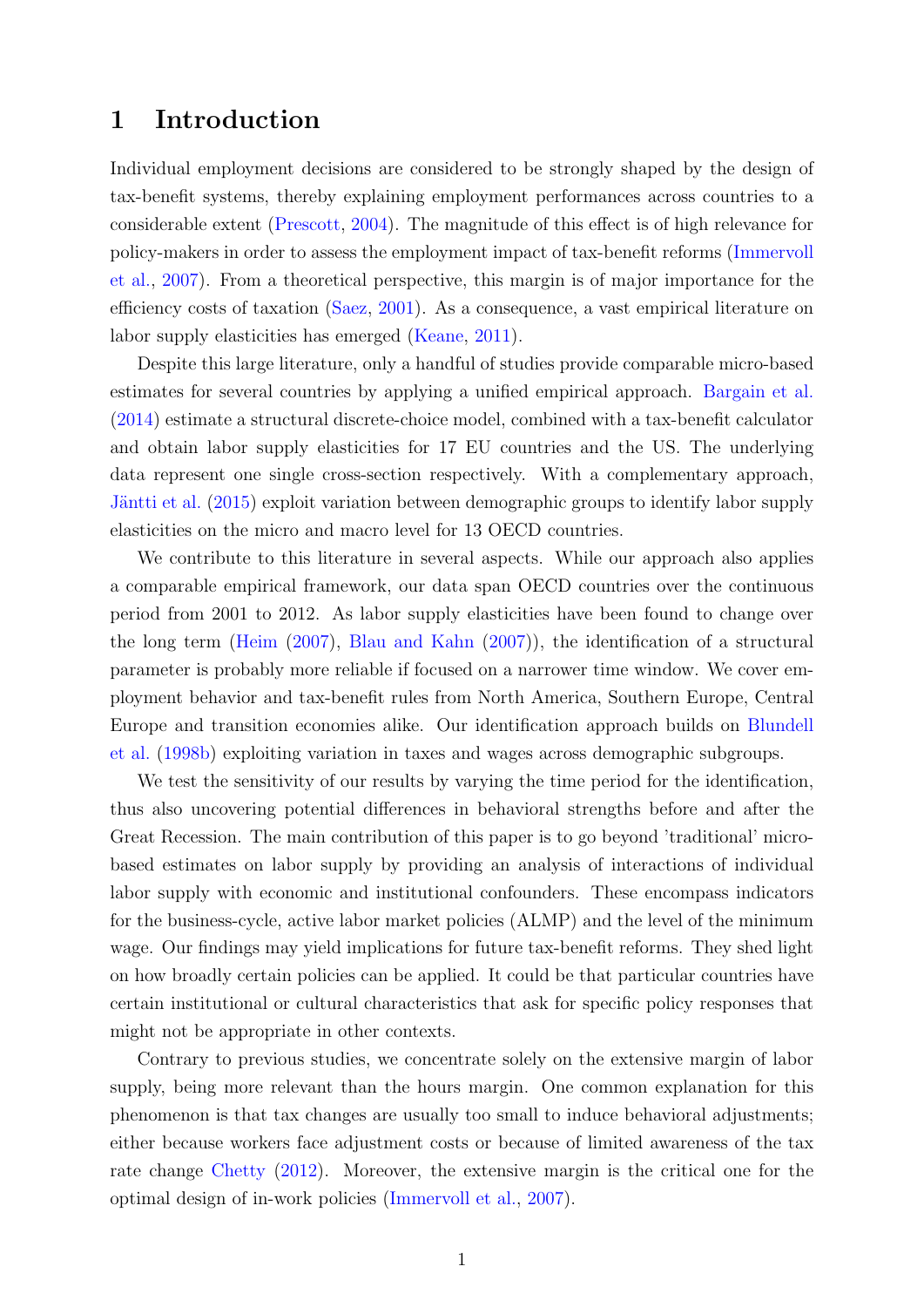The paper is structured as follows. Section [2](#page-2-0) describes our data base, as well as our concept for the work incentive. Section [3](#page-3-0) explains the estimation strategy, while section [4](#page-5-0) presents the results. Section [5](#page-10-0) concludes and discusses policy implications.

#### <span id="page-2-0"></span>2 Data

Employment For European countries, we rely on the European Labor Force Surveys (EU-LFS). It is a comprehensive household survey, which is nowadays conducted in more than 30 European countries and coordinated by Eurostat. In the early 2000s, its survey design switched from a snapshot in spring to a continuous sampling over the whole year. It serves as reference for the officially published employment and unemployment rates. The EU-LFS is delivered in two formats, as quarterly and annual sample. For our analysis, we use the annual samples. Although they regularly bear fewer observations than the quarterly samples, only these contain the so-called 'structural variables' on personal relations within the household.<sup>[1](#page-2-1)</sup> For the US, we rely the Current Population Survey (CPS). Our outcome variable of interest is the employment status, which is defined following ILO standards. Apart from persons in paid employment and self-employment, this encompasses workers temporarily not at work for reasons such as illness, maternity leave, vacation, strike, educational leave. In order to net out effects from transition from education and into retirement, we limit the sample to prime-aged workers between 25 and 54 years. Following common practice, we exclude self-employed persons, as their employment behavior arguably follows a different rationale than that of employees, which implies different responses to incentives induced by the tax-benefit system.

Work Incentives A comprehensive measure on the monetary employment incentive needs to account for tax and contribution payments and withdrawal of earnings-related transfers when entering the labor market from inactivity  $I$  into Employment  $E$ . We hence apply the Participation Tax Rate (PTR)[\(Immervoll et al.,](#page-12-0) [2007\)](#page-12-0), which is defined as follows:

$$
PTR = \tau = 1 - \frac{\Delta y_{net}}{\Delta y_{gross}} = 1 - \frac{y_{net}^E - y_{net}^I}{y_{gross}^E - y_{gross}^I}
$$
\n
$$
\tag{1}
$$

 $\tau$  has to be interpreted as the share of gross income that is taxed away upon entering employment [\(Carone et al.,](#page-12-8) [2004\)](#page-12-8). For the calculation, we assume a transition from zero weekly hours to country-specific full-time work. Housing benefits are not considered in the calculations, as they as are hard to assess accurately due to within-country variation in housing costs. Transitory benefits, such as temporary unemployment benefits, are also not considered. This accounts for the fact that the planning horizon of an individual may be longer than the limited time of benefit payment. In this case, participation tax rates

<span id="page-2-1"></span><sup>&</sup>lt;sup>1</sup> This information is generally not available for Denmark, Switzerland and Norway. For Finland, a reduced special sample was used.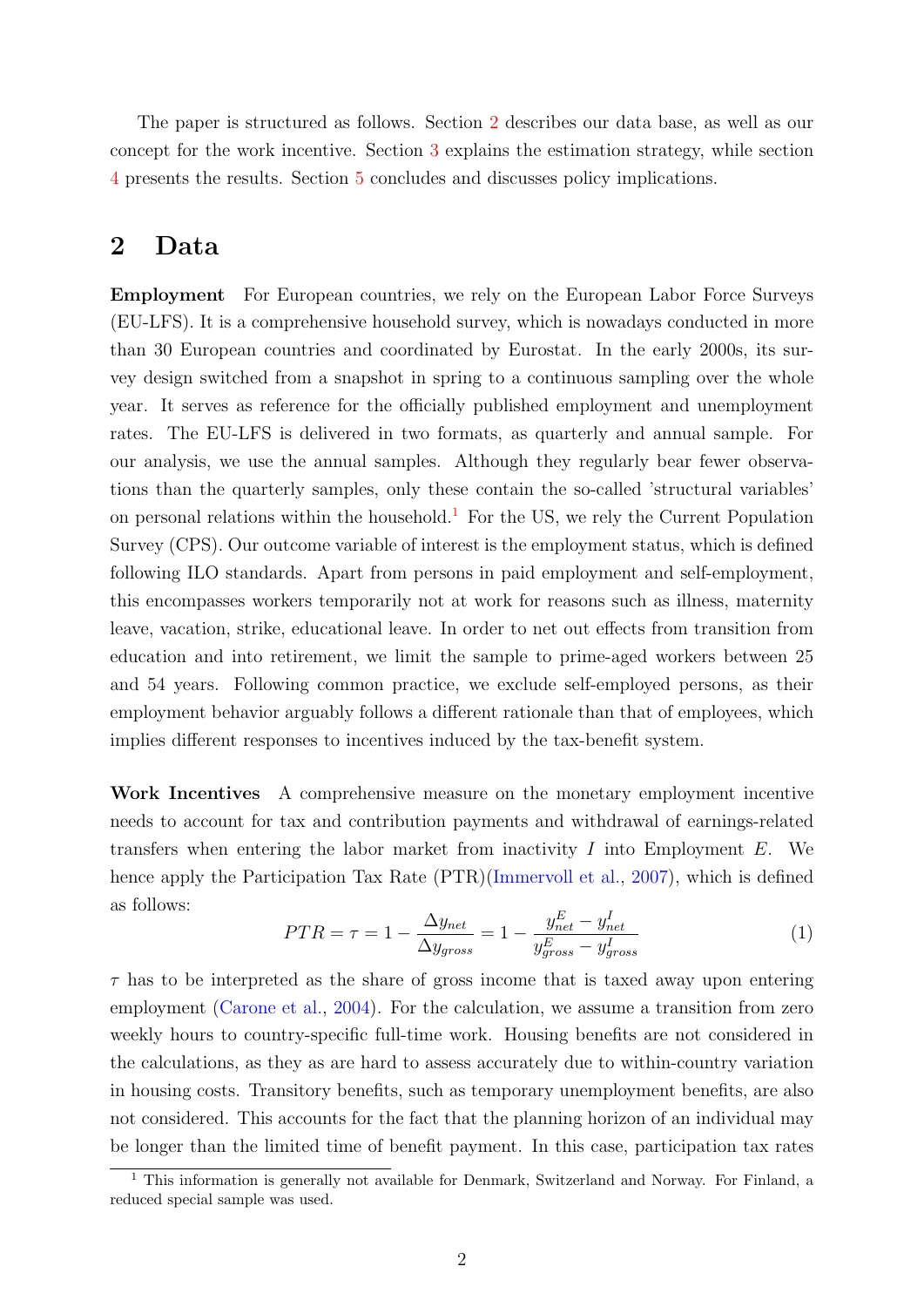based on short-term considerations may be too high [\(Pestel and Bartels,](#page-13-2) [2015\)](#page-13-2).

The assignment of an individual  $PTR$  in the micro-data constitutes a challenge on its own, as the EU-LFS does not contain information individual earnings  $y_{gross}^E$ . We hence have to rely on auxiliary sources. We compute annual mean earnings by age group  $(25-$ 34, 35-44, 45-55), obtained education and sex from national surveys.<sup>[2](#page-3-1)</sup> In the next step, we obtain net income in and out of employment from the OECD TaxBenefit Calculator. Gross income when not working is either zero for singles or corresponds to the earnings of the spouse. The calculation accounts for family background, i. e. marital status, employment status and qualification of the spouse and presence of children, yielding the individual  $PTR<sup>3</sup>$  $PTR<sup>3</sup>$  $PTR<sup>3</sup>$  Persons in households with more than three adults and with nonmarried partners are not assigned a  $PTR$  and are hence excluded from the analysis. For workers in these households, a clear-cut classification as single or couple household cannot be done. The OECD TaxBenefit Calculator contains policy parameters for all OECD countries since 2001.

The selection of the estimation sample is ultimately driven by data availability and asks for sufficient time coverage by Labor Force Survey and TaxBenefit Calculator at the same time. Moreover, we abstain from including small sample countries such as Luxembourg, Estonia and Slovenia, as group employment rates are very volatile due to small sample sizes. Table [4](#page-14-0) in the Appendix gives an overview about the sample sizes by country and year.

## <span id="page-3-0"></span>3 Empirical Approach

Identifying the elasticity of labor supply is known to be associated with several empirical challenges [\(Keane,](#page-12-1) [2011\)](#page-12-1).<sup>[4](#page-3-3)</sup> Among these are unobserved tastes for work, endogeneity of the tax rate and measurement error in wages. One way to account for unobserved tastes for work is a Grouping Estimator, as suggested by [Blundell et al.](#page-12-9) [\(1998a\)](#page-12-9). It exploits variation in working hours and/or employment between different demographic groups. These need to be exogenous from the workers' point of view. In line with Jäntti et al.  $(2015)$ , we define groups according age, gender and obtained education.<sup>[5](#page-3-4)</sup> Marital status and/or the number of children would be invalid determinants for group membership. The underlying assumption is that tastes for work are sufficiently constant within demographic

<span id="page-3-1"></span> $2$  These data were also used to compute skill earnings premia in [OECD](#page-13-3) [\(2014b,](#page-13-3) Chapter A6). Average earnings per subgroup is calculated by dividing total earnings by the size of the respective subgroup, conditional on working. These data are not available for each year. Gaps of up to three years are filled by interpolating the average earnings per group. Similarly, group-specific earnings are extrapolated if the last observation is from 2009 or later.

<span id="page-3-2"></span><sup>3</sup>For the PTR calculation, the number of children is either zero or two. We assign all individuals with at least one children the value for two children.

<span id="page-3-3"></span><sup>&</sup>lt;sup>4</sup> As our setting is static, our elasticity concept could also be classified as a *steady state elastic*- $ity(Chetty et al., 2011).$  $ity(Chetty et al., 2011).$  $ity(Chetty et al., 2011).$  $ity(Chetty et al., 2011).$  $ity(Chetty et al., 2011).$ 

<span id="page-3-4"></span><sup>&</sup>lt;sup>5</sup>As our sample encompasses prime-aged workers only, education can be considered endogenous.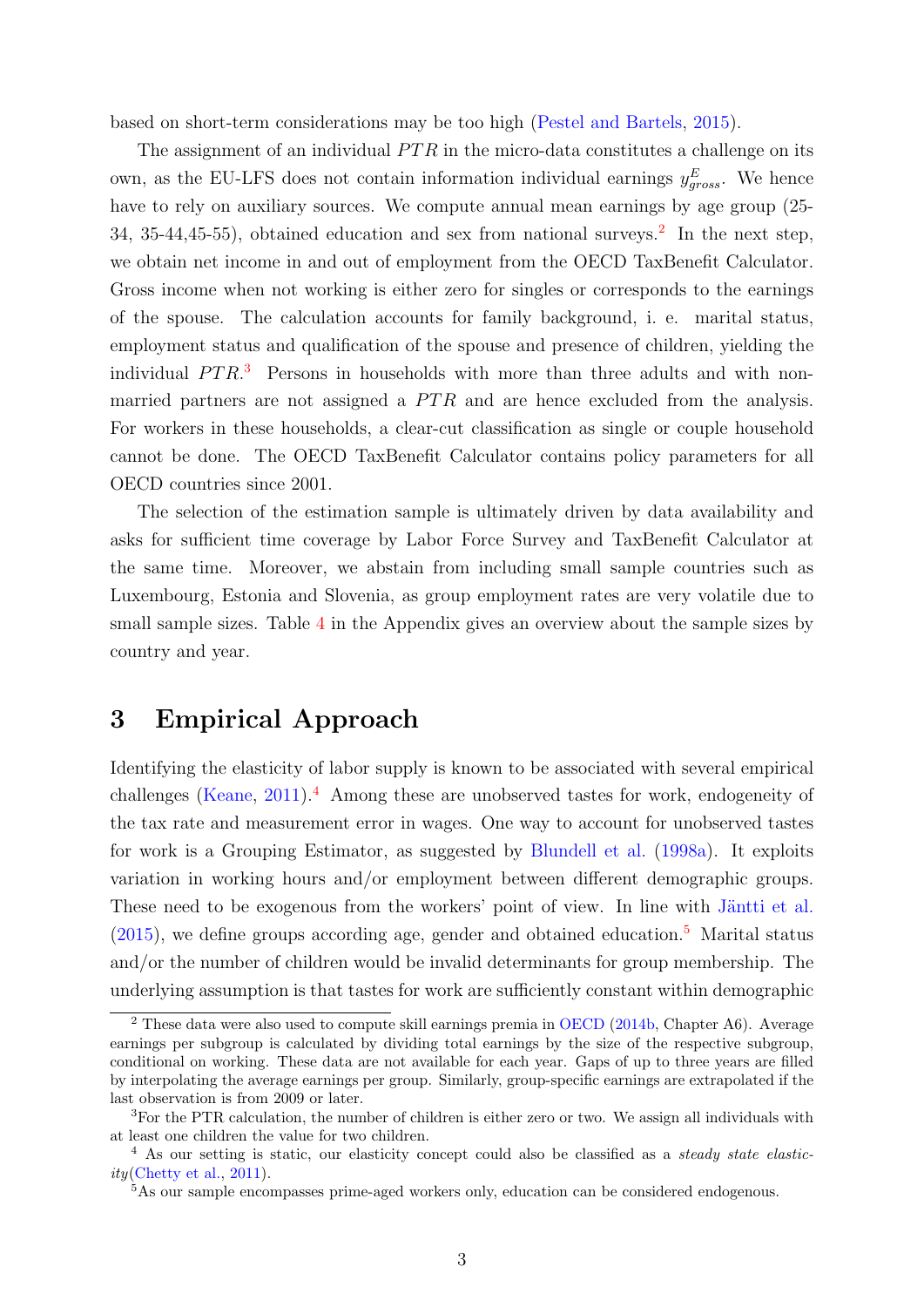groups. The effect of a wage change on employment is hence identified from differential behavioral responses between demographic subgroups.

For the case of the individual employment decision  $E_i$ , the net of  $PTR$  is first estimated by OLS on the full sample of interactions between year, group and country indicators  $\mu_t$ ,  $\alpha_q$  and  $c_c$ .

$$
1 - \tau_i = \nu + \theta(\mu_t \times \alpha_g \times c_c) + \xi_i \tag{2}
$$

If the identification assumptions hold, the predicted value for the net of tax rate, which is in effect the mean value by group, year and country, is now corrected from unobserved factors determining the employment decision. It is used on the second stage as explanatory variable, along with a set on year/group/country dummies, now in levels. Year Fixed Effects capture e. g. the influence of the business cycle, while country dummies capture country-specific cultures and institutions not included in the  $PTR$ , such as child care facilities and labor market regulations. As [Kleven](#page-13-4) [\(2014\)](#page-13-4) points out, Scandinavian countries display high employment rates along with high  $PTRs$  because of massive provision of public goods that are complementary to labor.

<span id="page-4-1"></span>
$$
E_i = \alpha + \beta \widehat{(1 - \tau_i)} + \alpha_g + \mu_t + c_c + \eta_i \tag{3}
$$

In order to identify  $\beta$ , we need tax-benefit reforms affecting the take-home wage differently across demographic groups within a country. Recall that  $\widehat{1-\tau_i}$  captures changes in income tax regimes, but also in benefit generosity and market incomes. The variation of  $PTR$ across years and countries is presented in Figures [4](#page-16-0) and [5](#page-17-0) across years and countries. Countries like Hungary and Ireland exhibit substantial variation in work incentives, while identification of  $\beta$  might be rather problematic for Germany. With the sample mean tax rate and employment rate, the extensive elasticity can then be calculated by using the definition of the extensive elasticity [\(Immervoll et al.,](#page-12-0) [2007\)](#page-12-0):  $\varepsilon_{ext} = \hat{\beta} \frac{(1-\tau)}{\overline{E}}$ .<sup>[6](#page-4-0)</sup>

Country-wise estimates can be obtained by allowing the coefficient for  $1 - \tau$  to vary across countries.

<span id="page-4-2"></span>
$$
E_i = \alpha + \beta \widehat{(1 - \tau_i)} + \gamma_c \widehat{(1 - \tau_i)} \times c_c + \alpha_g + \mu_t + c_c + \eta_i
$$
\n<sup>(4)</sup>

In this case, the country-specific elasticity is given by  $\varepsilon_{ext} = (\hat{\beta} + \hat{\gamma_c}) \frac{(1-\tau)}{\overline{E}}$  $\frac{-\tau)}{\overline{E}}.$ 

A further focus of this study is to investigate to what extent workers' responsiveness to tax incentives  $\beta$  vary with economic and institutional circumstances. As an example, workers might react less to lower PTRs in times of recessions due to demand-side constraints. The presence of active labor market policies (ALMP) might also dampen workers' responsiveness, because participation in a training program might conflict with applying

<span id="page-4-0"></span> ${}^{6}$ Equation [3](#page-4-1) can also be estimated by GLS using the group-specific means for employment and tax rates, weighted by the number of observations in each cell.[\(Blundell et al.](#page-12-9) [\(1998a\)](#page-12-9) and [Angrist and Pischke](#page-12-11)  $(2009, p. 136)$  $(2009, p. 136)$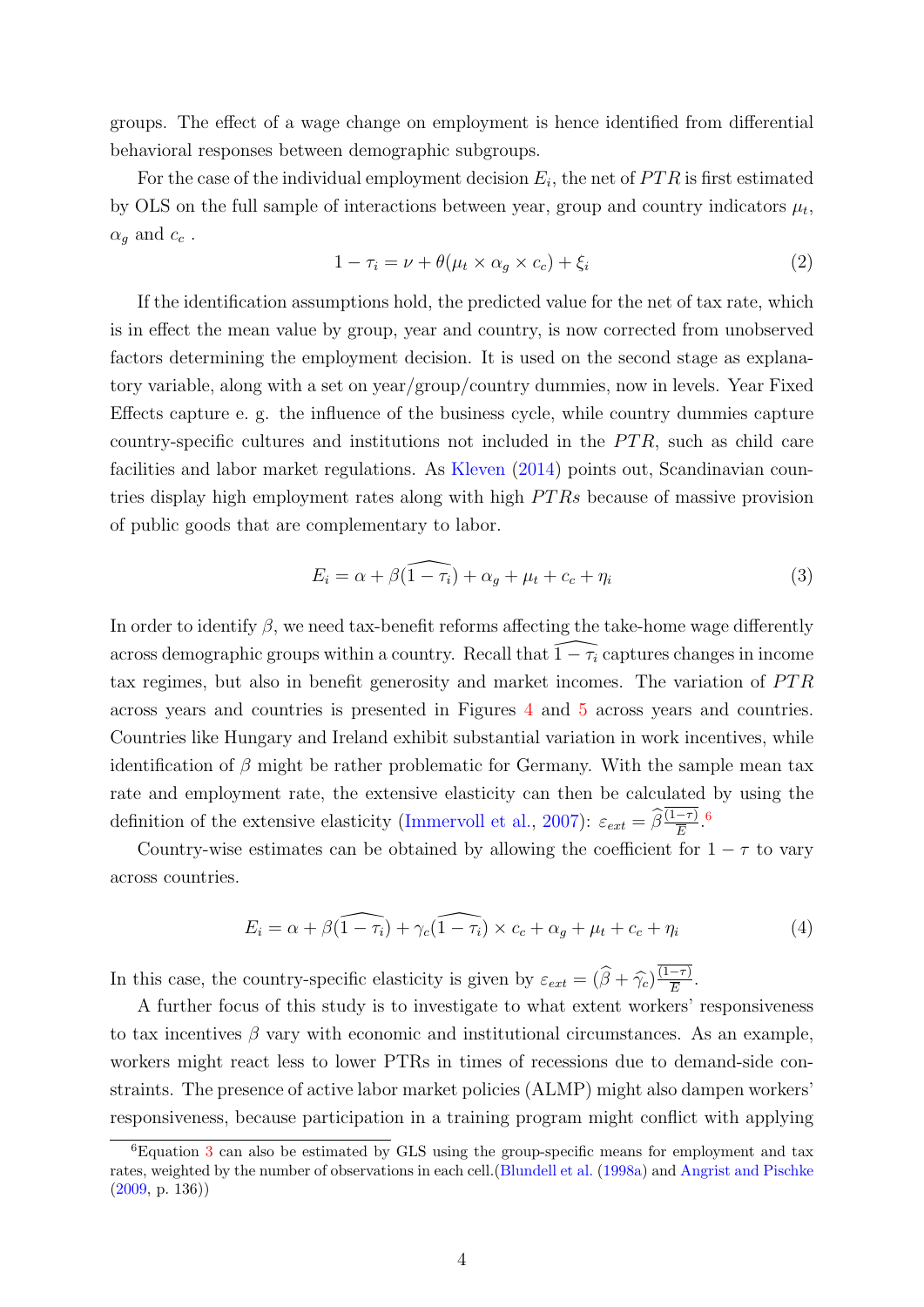for a job. To our knowledge, we are the first to investigate this kind of relationships with a micro-estimated behavioral parameter. There are however studies that systematically investigate the impact of policies and institutions on the level of (un)employment on the national level.[\(Bassanini and Duval,](#page-12-12) [2006;](#page-12-12) [Nickell,](#page-13-5) [1997\)](#page-13-5)

In order to capture the influence of such confounders, the econometric model is enhanced by interacting the net  $PTR$  with a country-specific institutional indicator.

<span id="page-5-2"></span>
$$
E_i = \alpha + \beta(1 - \tau_i) + \delta(1 - \tau_i) \times Z_{ct}^* + \theta Z_{ct}^* + \alpha_g + \mu_t + \epsilon_i
$$
\n
$$
\tag{5}
$$

In order to maintain the interpretation of  $\beta$  as the responsiveness at the mean, the indicator is normalized by its country mean:  $Z_{ct}^* = Z_{ct} - \overline{Z_c}$ . In particular, we apply GDP growth, the Output gap and the ratio of unemployed persons to vacancies (UV Ratio) as measures for the business cycle. Beyond, we consider ALMP spending and the level of the minimum wage.

# <span id="page-5-0"></span>4 Results

We start by providing visual evidence on the bivariate relationship between Employment and work incentives at the extensive margin. Figure [1](#page-6-0) contrasts average Employment rates with the respective mean  $PTR$ . For ease of interpretation, we use the net of  $PTR$ , i. e. the change in net income, in what follows. Moreover, we consider the transition from receiving basic social assistance to Full-Time Employment (Inactivity Trap). Apart from demonstrating an overall lower employment rate of women, Figure [1](#page-6-0) suggests a negative relationship between Employment and potential earnings for women.[7](#page-5-1)

To demonstrate the idea behind our empirical approach, Figure [2](#page-6-1) shows the same relationship for the US, broken down by skill groups. Each dot represents one demographic group in one year. As can be seen, the overall negative slope is driven by differences across skill groups, which might be an indication for different tastes for work across skill groups. The estimation approach we apply controls for these group-specific unobserved characteristics, and exploit divergent

<span id="page-5-1"></span><sup>&</sup>lt;sup>7</sup>See also [Kleven](#page-13-4) [\(2014\)](#page-13-4).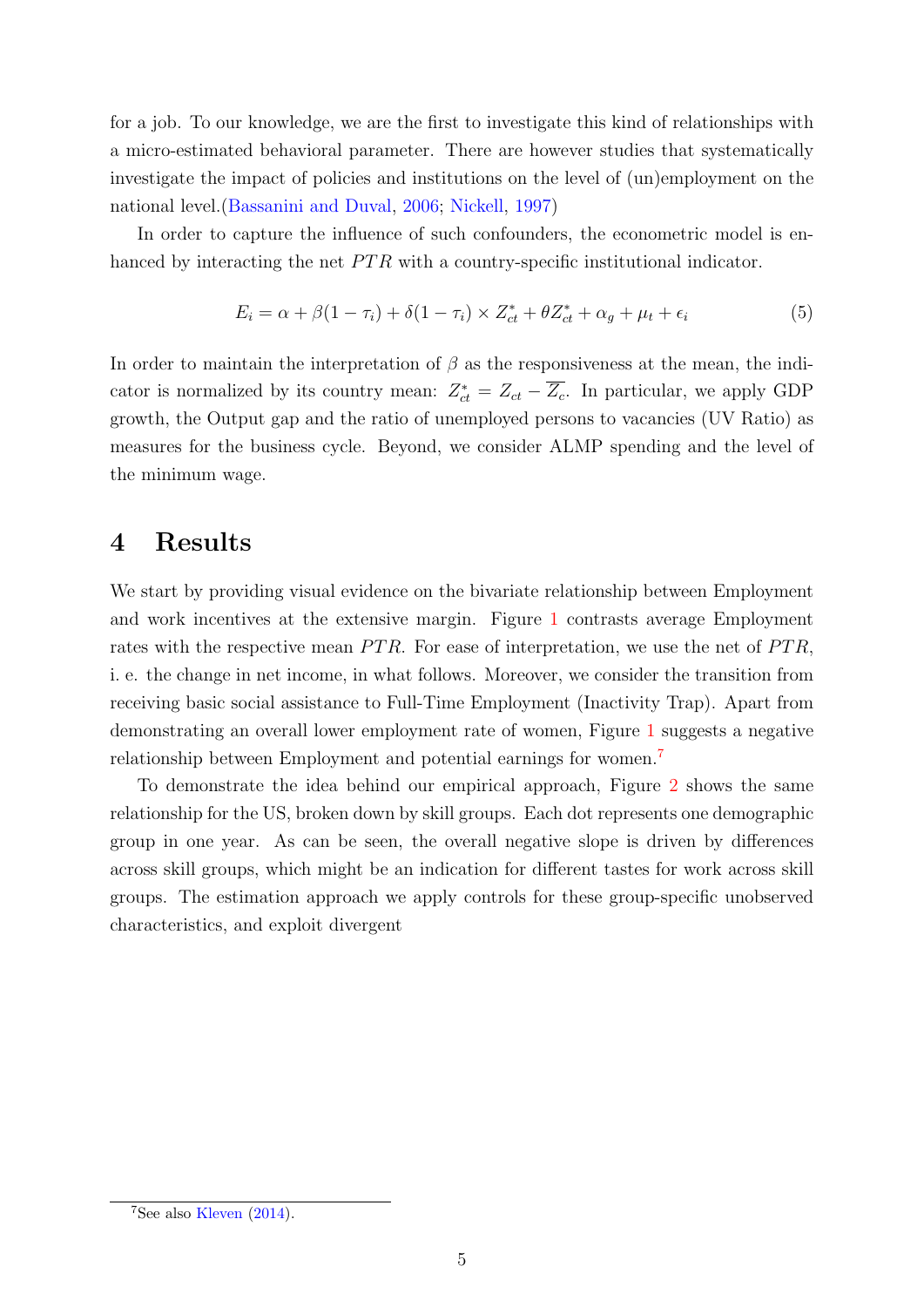

<span id="page-6-0"></span>

Note: The figure depicts country-wise means of Employment Rate and Work net PTR by sex. Out-of-work income assumes reception of basic Social Assistance (Inactivity Trap).

Figure 2: Employment and PTR in US: Variation by skill groups

<span id="page-6-1"></span>

Note: Each dot represent one demographic group, defined by age, sex and education in one year. The lines represent linear fit by skill groups, the orange line is the overall linear fit.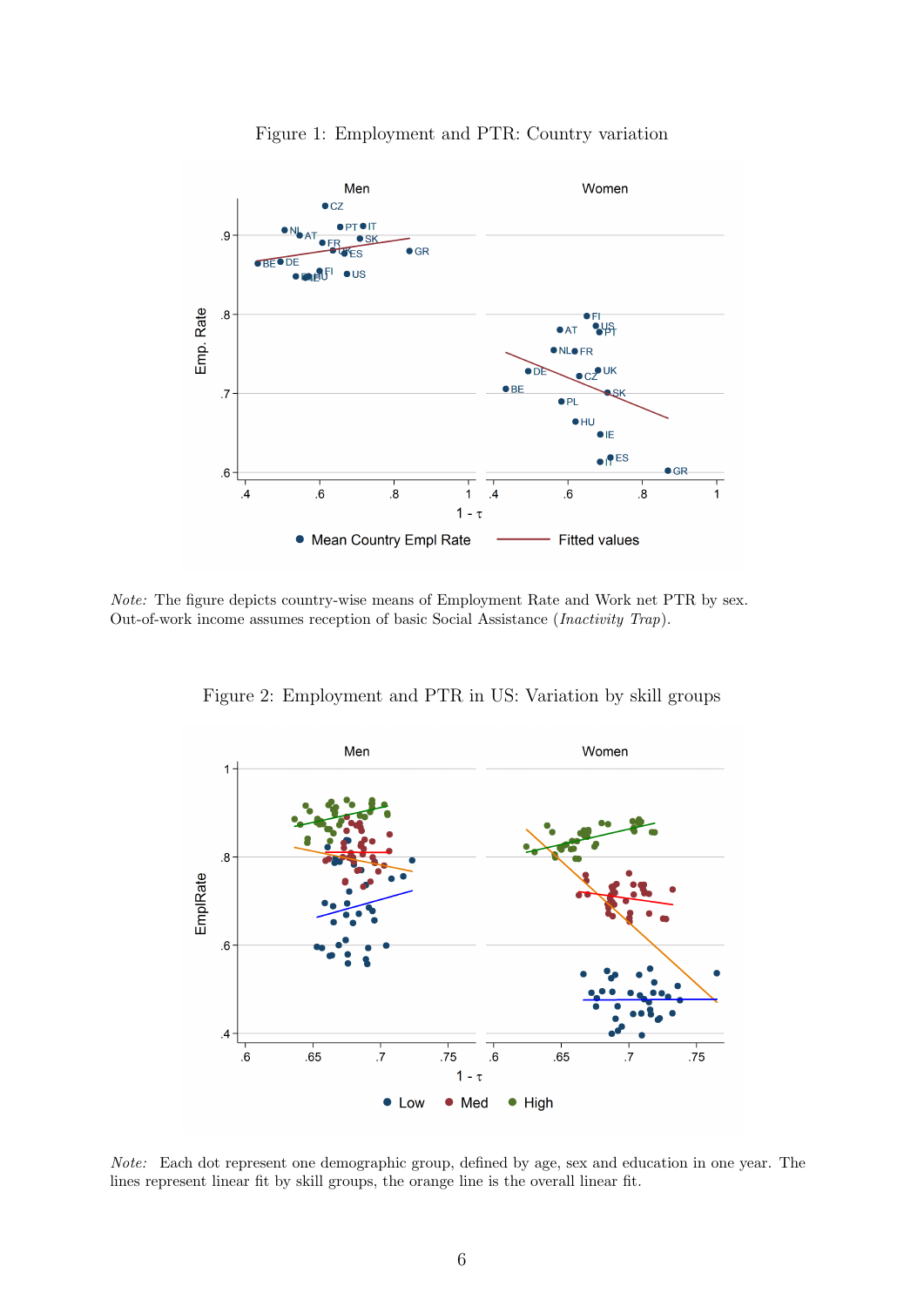First, we present the estimation results for Equation [3](#page-4-1) for the pooled sample, separated by gender and, in a second step, on obtained education in Table [1.](#page-7-0) Panel A lists the estimation results for the full sample, ranging from 2001 to 2012. The coefficient of the net  $PTR$  is positive and significant for all specifications, suggesting an overall positive response to work incentives. Coefficients for men are estimated rather similar across skill groups, while showing a higher diversity for women.

In the bottom two panels, we split the estimation sample by time period, considering the period before and after the Great Recession separately. Coefficients are now slightly negative for medium-skilled men for pre- and post-crisis years.

<span id="page-7-0"></span>

|                    |            |            | Men                 |                 |                      |            | Women      |            |  |  |  |
|--------------------|------------|------------|---------------------|-----------------|----------------------|------------|------------|------------|--|--|--|
| Skill Group:       | All        | Low        | Medium              | High            | Full                 | Low        | Medium     | High       |  |  |  |
|                    |            |            |                     |                 | Panel A: Full Sample |            |            |            |  |  |  |
| $\widehat{1-\tau}$ | $0.220***$ | $0.205***$ | $0.0412***$         | $0.135***$      | $0.241***$           | $0.237***$ | $0.430***$ | $0.668***$ |  |  |  |
|                    | (0.00638)  | (0.0143)   | (0.00807)           | (0.0119)        | (0.00434)            | (0.0147)   | (0.0138)   | (0.0165)   |  |  |  |
| Observations       | 4,981,378  | 912,941    | 2,044,766           | 1,520,835       | 4,478,542            | 972,015    | 2,159,791  | 1,849,572  |  |  |  |
| $R^2$              | 0.091      | 0.057      | 0.029               | 0.017           | 0.041                | 0.046      | 0.024      | 0.006      |  |  |  |
|                    |            |            | Panel B: Pre-crisis |                 |                      |            |            |            |  |  |  |
| $\widehat{1-\tau}$ | $0.119***$ | $0.101***$ | $-0.170***$         | $0.0459**$      | $0.127***$           | $0.254***$ | $0.206***$ | $0.490***$ |  |  |  |
|                    | (0.00643)  | (0.0223)   | (0.0126)            | (0.0203)        | (0.0104)             | (0.0239)   | (0.0241)   | (0.0301)   |  |  |  |
| $\boldsymbol{N}$   | 2,258,428  | 445,626    | 1,012,299           | 800,503         | 2,513,877            | 498,380    | 1,080,871  | 934,626    |  |  |  |
| $R^2$              | 0.041      | 0.069      | 0.031               | 0.015           | 0.089                | 0.044      | 0.015      | 0.004      |  |  |  |
|                    |            |            |                     |                 | Panel C: Post-crisis |            |            |            |  |  |  |
| $\widehat{1-\tau}$ | $0.273***$ | $0.144***$ | $-0.125***$         | $0.131^{***}\,$ | $0.211***$           | $0.197***$ | $0.546***$ | $0.912***$ |  |  |  |
|                    | (0.00681)  | (0.0233)   | (0.0146)            | (0.0170)        | (0.00930)            | (0.0222)   | (0.0239)   | (0.0230)   |  |  |  |
| N                  | 2,220,114  | 467,315    | 1,032,467           | 720,332         | 2,467,501            | 473,635    | 1,078,920  | 914,946    |  |  |  |
| $R^2$              | 0.043      | 0.047      | 0.030               | 0.019           | 0.094                | 0.049      | 0.033      | 0.009      |  |  |  |

Table 1: Pooled Sample regression

Standard errors in parentheses. \*\*\* p<0.01, \*\* p<0.05, \* p<0.1.  $\widehat{1-\tau}$  is obtained from regressing  $1-\tau$ on the full set of interactions of group, year and country dummies (see Eq. [3\)](#page-4-1). All regressions include Group, Year and Country Fixed Effects. Pre-crisis refers to years from 2001 to 2007.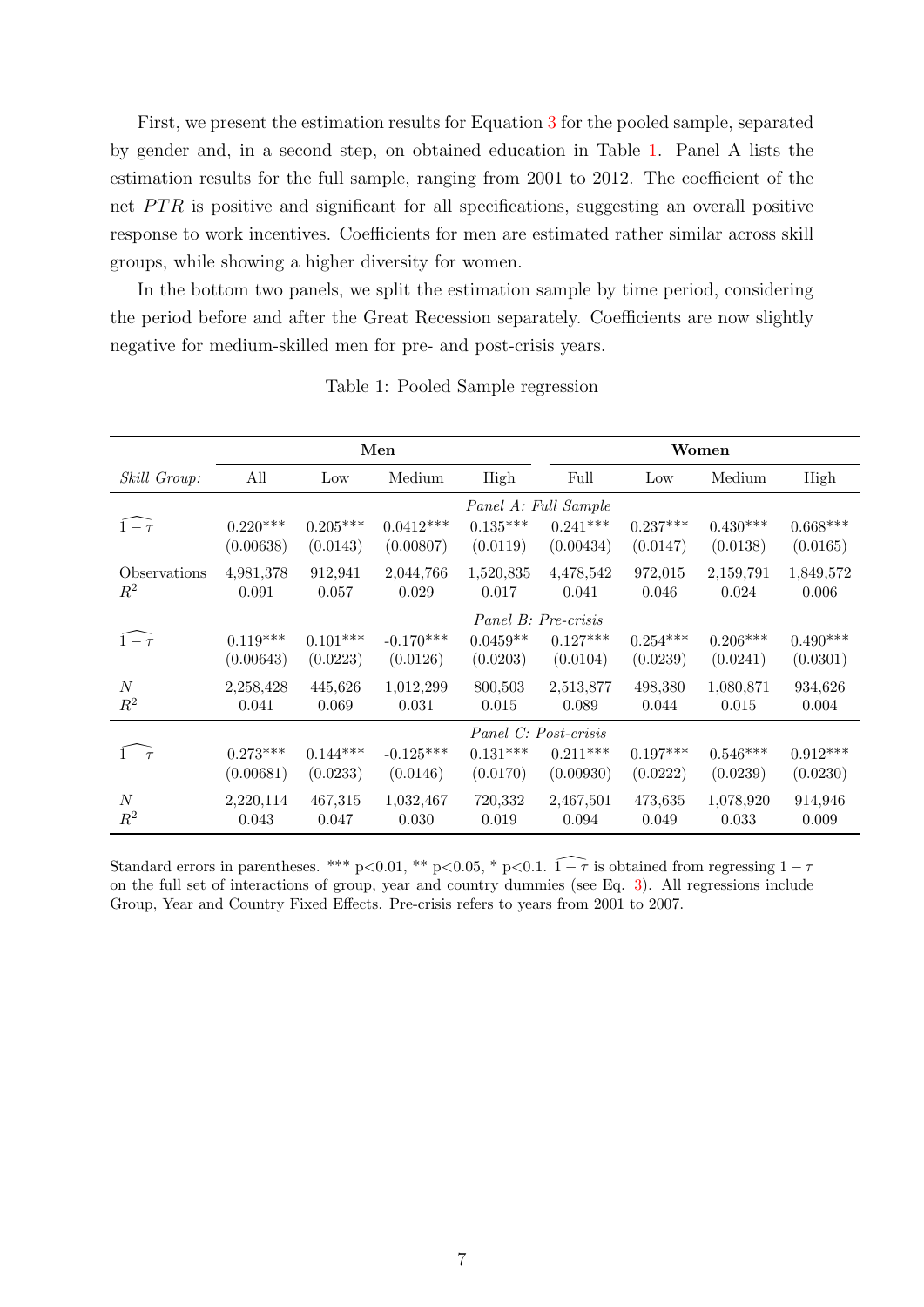#### 4.1 Participation Elasticities

<span id="page-8-0"></span>The coefficients in Table [1](#page-7-0) are not easy to interpreted, as they need to be contrasted with respective employment rates and work incentives. The associated elasticities are provided in Table [2.](#page-8-0) [8](#page-8-1)

|                                                                   |  | Men | Women |  |  |  |  |
|-------------------------------------------------------------------|--|-----|-------|--|--|--|--|
| <i>Skill group</i> all low med high all low med high              |  |     |       |  |  |  |  |
| All Years  0.152  0.162  0.028  0.086  0.219  0.307  0.378  0.497 |  |     |       |  |  |  |  |
| Pre-crisis 0.079 0.076 -0.109 0.028 0.112 0.318 0.173 0.355       |  |     |       |  |  |  |  |
| Post-crisis 0.201 0.121 -0.091 0.089 0.190 0.259 0.477 0.669      |  |     |       |  |  |  |  |

Table 2: Participation Elasticities - All Countries

Note: Participation elasticities based on estimates from Table [1.](#page-7-0)

Finally, We also ran Equation [4](#page-4-2) to capture country-wise variation in workers' responsiveness. The resulting elasticities are provided in Figure [3.](#page-8-2) We only show elasticities with  $\gamma$  coefficients significant to the 5% level. They show substantial cross-country variation.<sup>[9](#page-8-3)</sup>

Figure 3: Country-wise participation elasticities

<span id="page-8-2"></span>

<span id="page-8-1"></span><sup>&</sup>lt;sup>8</sup>They come without standard errors, as this would require bootstrapping the estimation, which has not yet been done.

<span id="page-8-3"></span> $9$ See also Jäntti et al. [\(2015\)](#page-12-3) for comparable participation elasticities, although based on a smaller sample.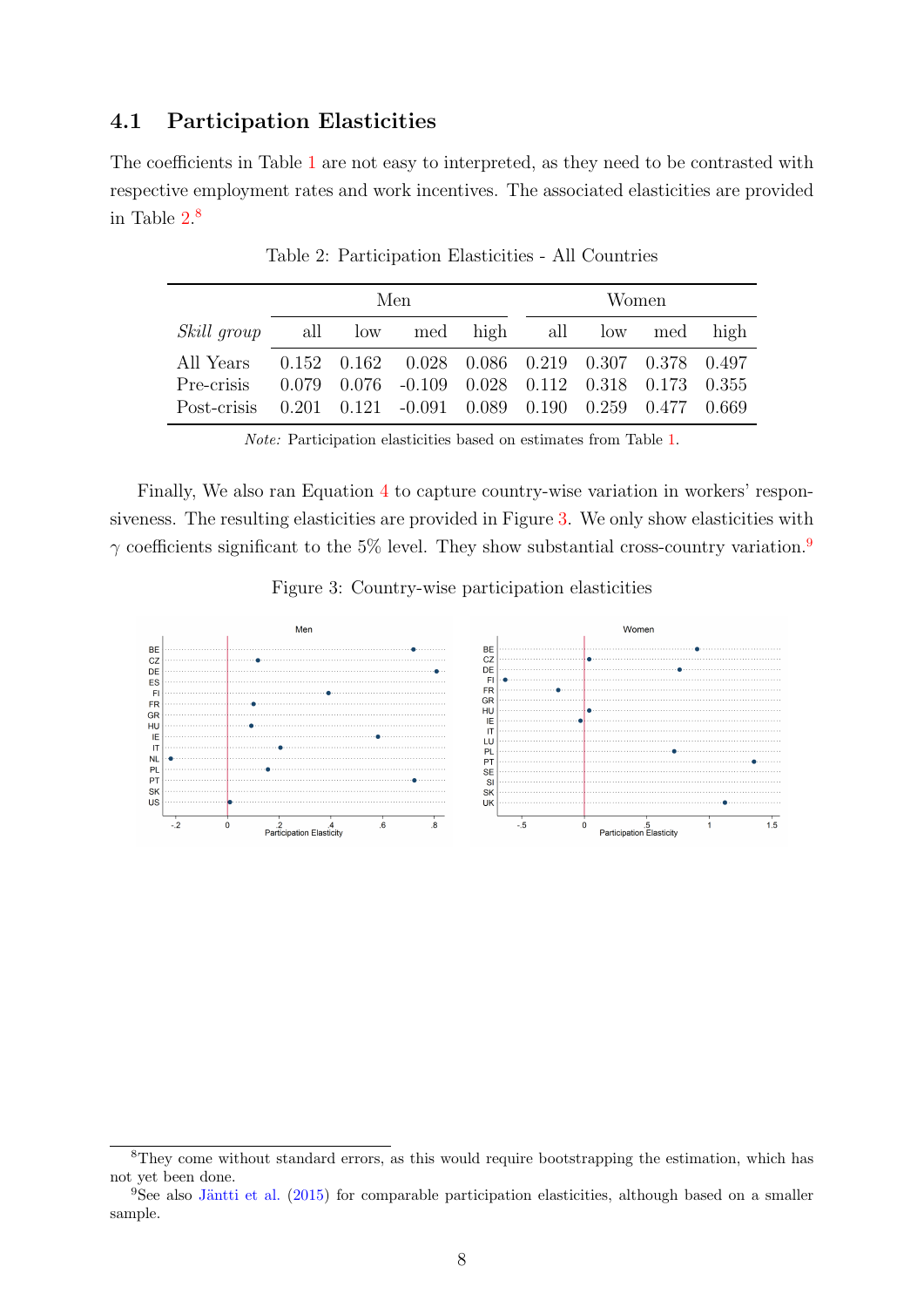#### 4.2 When are workers (not) responsive?

The main contribution of this paper is to go beyond 'traditional' micro-based estimates on labor supply, but to provide an analysis of interactions of individual labor supply with economic and institutional confounders. The results for this interaction term  $\delta$ from equation [5](#page-5-2) are provided in Table [3.](#page-10-1) We apply one time-demeaned variable  $Z_{ct}^*$  at once. Hence, every estimate from Table [3](#page-10-1) represents a distinct regression with a full set of country, year and group dummies. The coefficients can be interpreted as added components It should be noted that data on vacancies and ALMP spending are not available for all years and countries. Similarly, only a subset of countries have imposed a statutory minimum wage. As a consequence, the underlying samples are not identical across specifications.

The first two rows are to capture workers' responsiveness across the business cycle. Coefficients are significant throughout, but small in magnitude.<sup>[10](#page-9-0)</sup> Interestingly though, all three business cycle indicators affect labor supply responses by men and women differently. While women tend to slightly more reactive in times of recessions, the opposite holds for men.

Next we consider the tightness of the labor market, defined as the ratio between unemployed workers and job vacancies. The comparability of this measure across countries is limited due to different definitions and accuracy of vacancy statistics.<sup>[11](#page-9-1)</sup> There is however only a limited effect on labor supply responses, irrespective of sex.<sup>[12](#page-9-2)</sup>

An interesting institution that may impact exits from inactivity or unemployment is the prevalence of labor market policies. A plausible hypothesis is that tax-benefit reforms have lower employment impacts if relatively many unemployed are participating in e. g. training programmes. Counter to this hypothesis, there is some evidence that men are more responsive if a government spends more on Active Labor Market Policies. This measure however takes values in a narrow range between -.32 and .25, suggesting that increasing ALMP spending per unemployed by a tenth of GDP per capita would raise the coefficient for men by about 0.017. While the coefficient for women is negative, it even smaller.

Finally, it is regularly stated that a high minimum wage has adverse effects on employment by raising labor costs. On the other hand, it guarantees a certain minimum income if workers find a job. If reservation wages are high, a higher statutory minimum wage might incentivize job-seekers. Our estimations support rather the latter view. The apparently high coefficient has however to be set in perspective, as it is identified from a minimum wage ratio ranging between 34 and 62% of median wage. Raising the minimum

<span id="page-9-0"></span><sup>&</sup>lt;sup>10</sup>The normalized Output gap takes values between  $-8.5$  and 7, the majority of countries moving in a bandwidth of about 5.

<span id="page-9-1"></span><sup>&</sup>lt;sup>11</sup> While vacancy statistics for Austria cover the whole country, Finnish and German numbers reflect only those vacancies that are reported to the employment agencies. [\(OECD,](#page-13-6) [2014a\)](#page-13-6).

<span id="page-9-2"></span><sup>12</sup>The normalized UV ratio takes values between -30 and 56.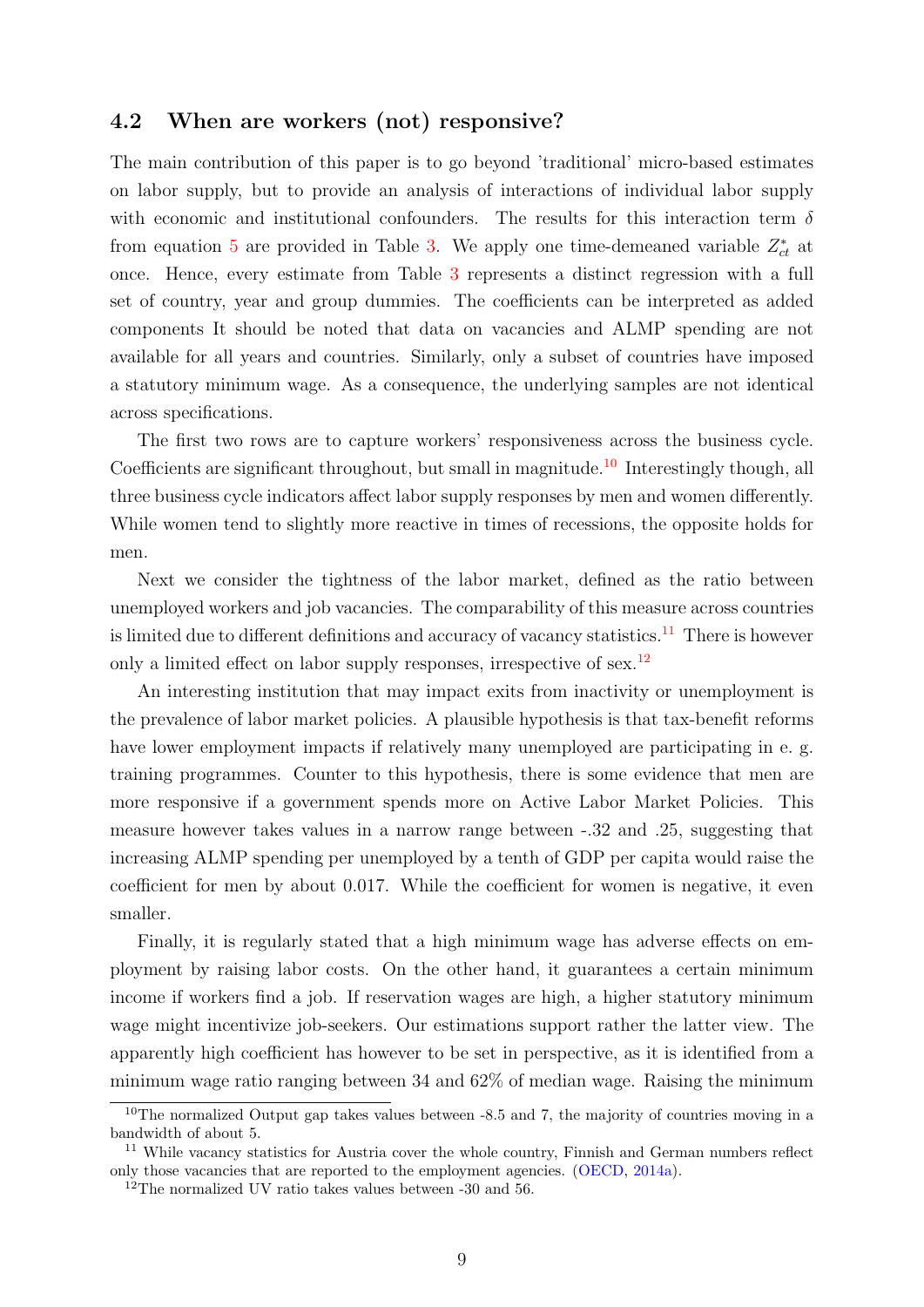<span id="page-10-1"></span>

|                              | Men         | Women        |
|------------------------------|-------------|--------------|
| Output Gap                   | $-0.011***$ | $0.016***$   |
|                              | (0.001)     | (0.001)      |
| GDP Growth rate              | $-0.009***$ | $0.013***$   |
|                              | (0.001)     | (0.001)      |
| UV Ratio                     | $0.001***$  | $-0.002$ *** |
|                              | (0.000)     | (0.000)      |
| ALMP Spending per unemployed | $0.169***$  | $-0.047**$   |
|                              | (0.020)     | (0.023)      |
| Minimum Wage / Median Wage   | $1.772***$  | $0.531***$   |
|                              | (0.097)     | (0.121)      |

Table 3: Estimates for economic and institutional confounders

The table shows estimates for  $\delta$  in Equation [5](#page-5-2) with full set of country, group and year dummies. Standard errors in parentheses. \*\*\*  $p<0.01$ , \*\*  $p<0.05$ , \*  $p<0.1$ . All variables come from the OECD data base and are normalized by their country mean. ALMP Spending per unemployed is divided by GDP per capita in order to net out country wealth. The minimum wage level is defined by the statutory minimum wage, divided by the median wage for a full-time worker.

wage by a tenth relative to the median wage would hence increase the baseline coefficient by around 0.17 for men and 0.05 for women.

# <span id="page-10-0"></span>5 Conclusion

This paper provides micro-estimates on extensive labor supply elasticities for 20 OECD countries. We contribute to the existing literature by relying on comprehensive data covering up to 12 years, totaling to around 8 million individual observations. While this time span is long enough to capture tax-benefit changes, including reforms after the Great Recession, the assumption of constant behavioral parameters is still justified. These employment data are combined with the OECD tax-benefit calculator, thereby obtaining comprehensive work incentive measures. Our estimation approach exploits variation in employment rates between demographic groups. Our results for the extensive labor supply elasticity are almost uniformly non-negative, which is line with previous findings. At the same time, there is substantial degree of heterogeneity between countries. On a second step, we interact the participation tax rate with country-specific economic and institutional factors. Our preliminary results indicate heterogeneous interactions between men and women with regard to the business cycle and the prevalence of Active Labor Market Policies. This suggests that tax-benefit reforms aiming at increasing work incentives indeed work differently in different circumstances. The above findings are admittedly rather reduced-form. Further steps in this analysis would include time lags or several confounders at once to capture interdependencies.

Extensions of the present work will explore the reasons for different estimates before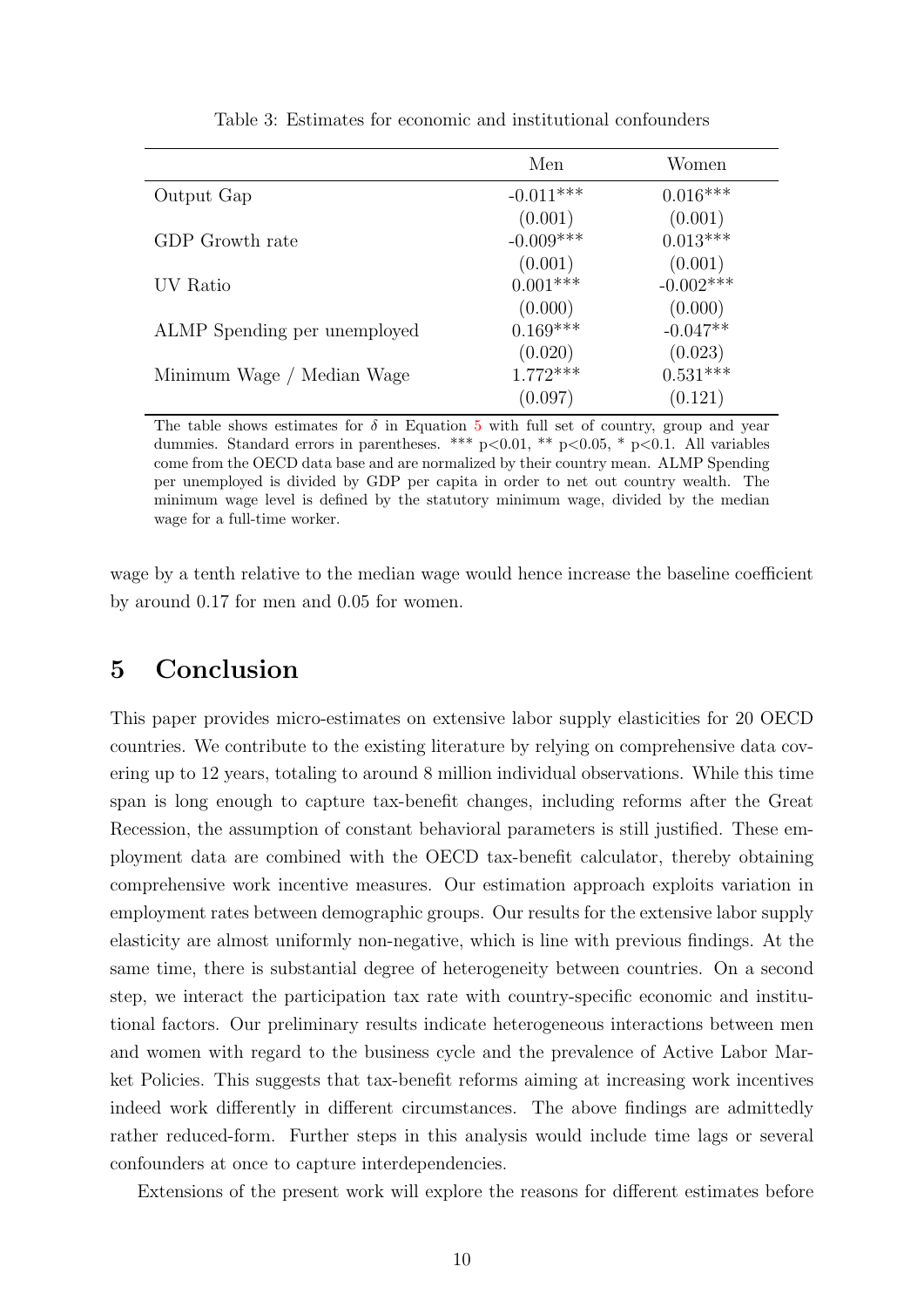and after the Great Recession. It seems also promising to investigate the sensitivity of our results with respect to other  $\cal{PTR}$  definitions.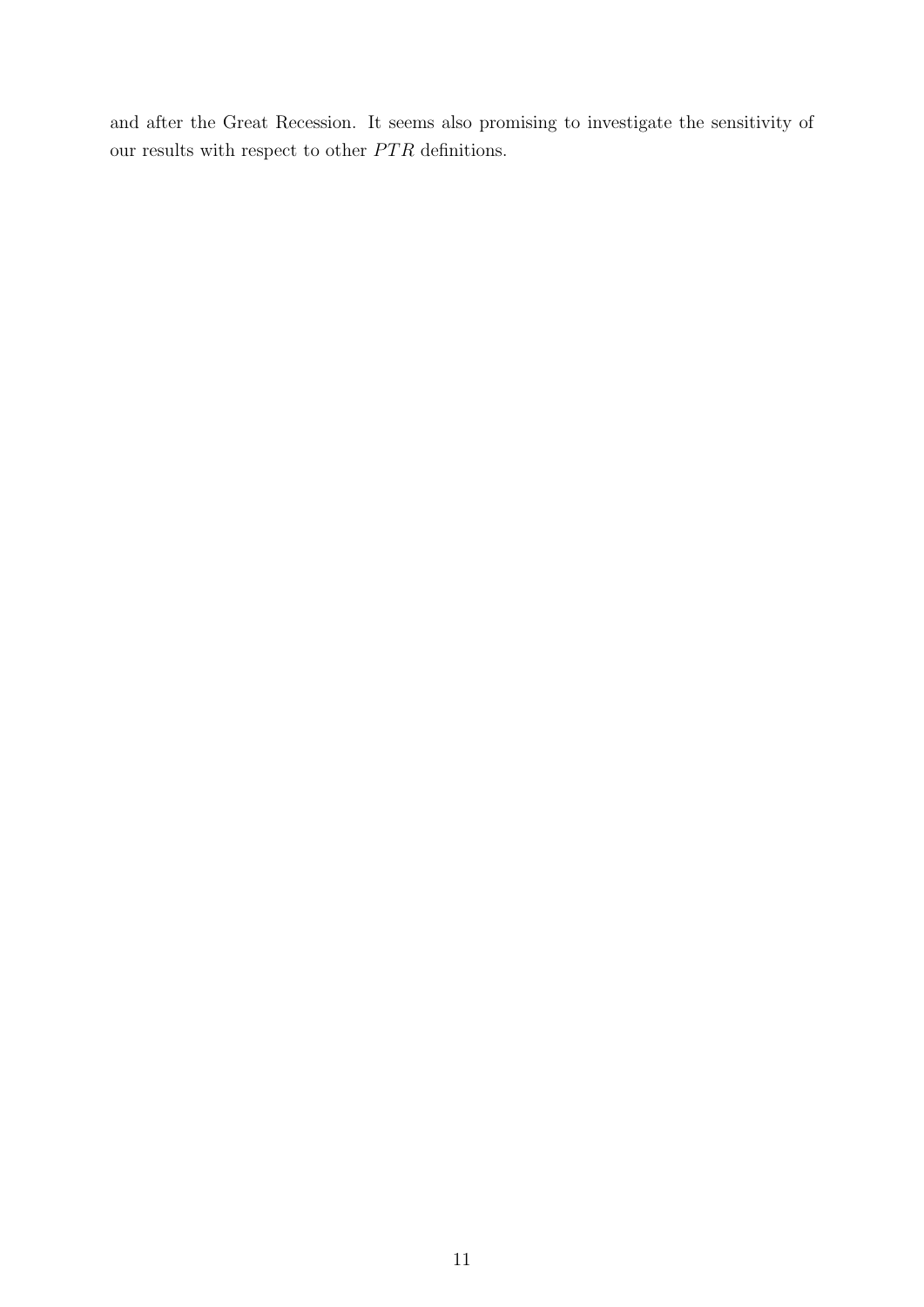## References

- <span id="page-12-11"></span>Angrist, J. D. and Pischke, J.-S. (2009). Mostly Harmless Econometrics, Princeton University Press.
- <span id="page-12-2"></span>Bargain, O., Orsini, K. and Peichl, A. (2014). Comparing Labor Supply Elasticities in Europe and the US: New Results, Journal of Human Resources 49(3): 723–838.
- <span id="page-12-12"></span>Bassanini, A. and Duval, R. (2006). Employment Patterns in OECD Countries: Reassessing the role of policies and institutions, OECD Social, Employment and Migration Working Paper No. 35.
- <span id="page-12-5"></span>Blau, F. D. and Kahn, L. M. (2007). Changes in the labor supply behavior of married women: 1980–2000, Journal of Labor Economics 25(3).
- <span id="page-12-9"></span>Blundell, R., Duncan, A. and Meghir, C. (1998a). Estimating labor supply responses using tax reforms, Econometrica pp. 827–861.
- <span id="page-12-6"></span>Blundell, R., Duncan, A. and Meghir, C. (1998b). Estimating Labour Supply Responses Using Tax Reforms, *Econometrica*  $66(4)(4)$ : 827–861.
- <span id="page-12-8"></span>Carone, G., Immervoll, H., Paturot, D. and Salomäki, A. (2004). Indicators of Unemployment and Low-Wage Traps: Marginal Effective Tax Rates on Employment Incomes, OECD Social, Employment and Migration Working Papers 18, OECD Publishing.
- <span id="page-12-7"></span>Chetty, R. (2012). Bounds on Elasticities With Optimization Frictions: A Synthesis of Micro and Macro Evidence on Labor Supply, *Econometrica* **80**(3): 969–1018.
- <span id="page-12-10"></span>Chetty, R., Guren, A., Manoli, D. and Weber, A. (2011). Are micro and macro labor supply elasticities consistent? a review of evidence on the intensive and extensive margins, American Economic Review 101(3): 471–75.
- <span id="page-12-4"></span>Heim, B. T. (2007). The incredible shrinking elasticities – married female labor supply, 1978–2002, Journal of Human Resources 42(4): 881–918.
- <span id="page-12-0"></span>Immervoll, H., Kleven, H. J., Kreiner, C. T. and Saez, E. (2007). Welfare reform in european countries: a microsimulation analysis, The Economic Journal 117(516): 1– 44.
- <span id="page-12-3"></span>Jäntti, M., Pirttilä, J. and Selin, H. (2015). Estimating labour supply elasticities based on cross-country micro data: A bridge between micro and macro estimates?, Journal of Public Economics, forthcoming 127: 87–99.
- <span id="page-12-1"></span>Keane, M. P. (2011). Labor supply and taxes: A survey, Journal of Economic Literature 49(4):  $961 - 1075$ .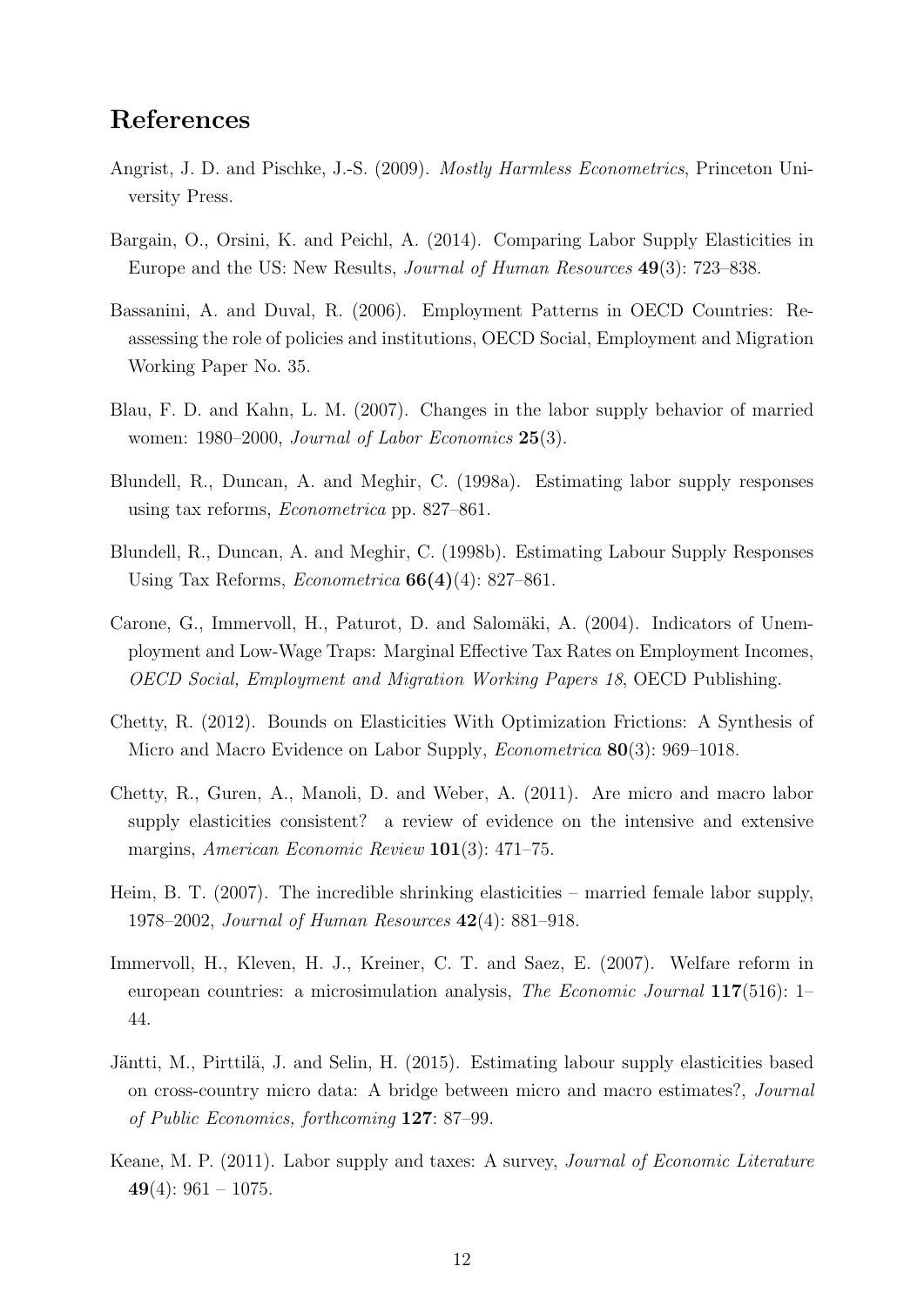- <span id="page-13-4"></span>Kleven, H. J. (2014). How Can Scandinavians Tax So Much?, Journal of Economic Perspectives 28(4): 77–98.
- <span id="page-13-5"></span>Nickell, S. (1997). Unemployment and labour market rigidities: Europe versus North America, *Journal of Economic Perspectives* **11**(3): 55–74.
- <span id="page-13-6"></span>OECD (2014a). An Update on the Labour Market Situation – Further Material. Annex of Chapter 1 of the OECD Employment Outlook 2014 OECD Publishing, Paris,.
- <span id="page-13-3"></span>OECD (2014b). Education at a Glance 2014: OECD Indicators. OECD Publishing.
- <span id="page-13-2"></span>Pestel, N. and Bartels, C. (2015). The Impact of Short- and Long-term Participation Tax Rates on Labor Supply. IZA Discussion Paper No. 9151.
- <span id="page-13-0"></span>Prescott, E. C. (2004). Why do americans work so much more than europeans?, Technical report, National Bureau of Economic Research.
- <span id="page-13-1"></span>Saez, E. (2001). Using elasticities to derive optimal income tax rates, Review of Economic Studies 68(1): 205–229.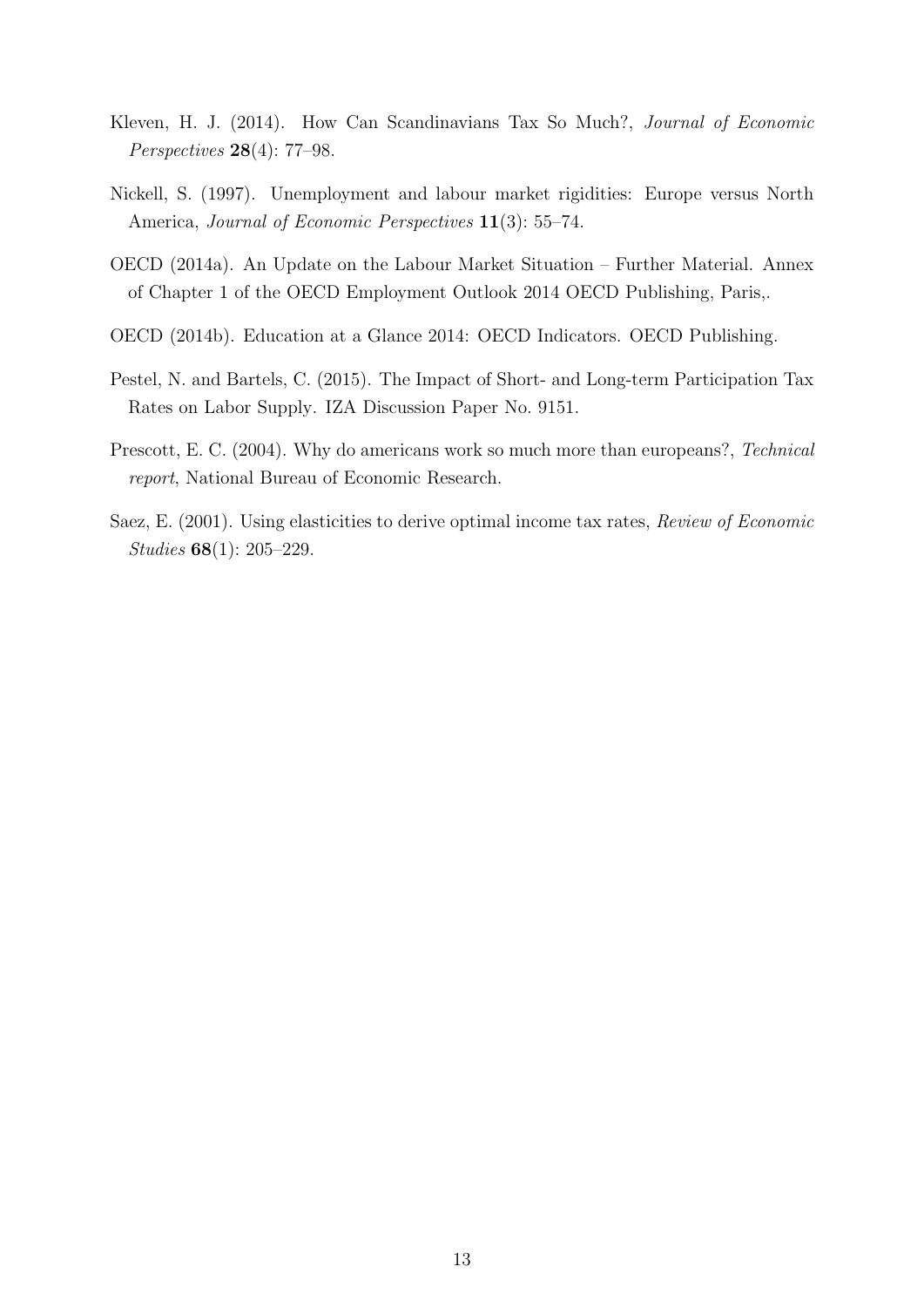<span id="page-14-0"></span>

|      | $\begin{array}{c} 2012 \\ 42,215 \\ 43,334 \\ 9,662 \\ 24,334 \\ 114,338 \\ 13,334 \\ 14,338 \\ 15,421 \\ 14,338 \\ 15,421 \\ 16,363 \\ 17,493 \\ 18,573 \\ 19,78 \\ 19,79 \\ 19,79 \\ 119,79 \\ 119,71 \\ 130 \\ 119,71 \\ 130 \\ 119,71 \\ 119,193 \\ 119,193 \\ 119,193 \\ 119,193 \\ 119$         |       |                                     |                      |  |  |        |                                                                                             |        |                                      |                                                                                                                                     |        |                       |
|------|-------------------------------------------------------------------------------------------------------------------------------------------------------------------------------------------------------------------------------------------------------------------------------------------------------|-------|-------------------------------------|----------------------|--|--|--------|---------------------------------------------------------------------------------------------|--------|--------------------------------------|-------------------------------------------------------------------------------------------------------------------------------------|--------|-----------------------|
|      | $\frac{2011}{42,571}$ $\frac{43,687}{43,439}$ $\frac{40,634}{11,647}$ $\frac{45,634}{11,647}$ $\frac{47}{11,647}$ $\frac{47}{11,647}$ $\frac{47}{11,647}$ $\frac{47}{11,647}$ $\frac{47}{11,647}$ $\frac{47}{11,647}$ $\frac{48,838}{11,6332}$ $\frac{48,832}{11,6332}$ $\frac{4$                     |       |                                     |                      |  |  |        |                                                                                             |        |                                      |                                                                                                                                     |        |                       |
|      | $\begin{array}{l} 2010 \\ 203 \\ 43,083 \\ 26,983 \\ 27,763 \\ 28,993 \\ 293 \\ 21,17 \\ 23,39 \\ 25,17 \\ 26,17 \\ 27,17 \\ 28,17 \\ 29,17 \\ 20,17 \\ 21,18 \\ 23,17 \\ 24,17 \\ 25,17 \\ 27,17 \\ 28,17 \\ 29 \\ 21,18 \\ 23,18 \\ 24,19 \\ 25,18 \\ 26,19 \\ 27,19 \\ 28,19 \\ 29 \\ 21,18 \\ 23$ |       |                                     |                      |  |  |        |                                                                                             |        |                                      |                                                                                                                                     |        |                       |
|      | $\frac{2009}{43,458}$ $\frac{15}{45,59}$ $\frac{5}{45,59}$ $\frac{35}{45,57}$ $\frac{17}{45,58}$ $\frac{17}{45,59}$ $\frac{17}{45,59}$ $\frac{17}{45,59}$ $\frac{17}{45,59}$ $\frac{17}{45,59}$ $\frac{17}{45,59}$ $\frac{17}{45,59}$ $\frac{17}{45,59}$ $\frac{17}{45,59}$ $\frac{17}{45$            |       |                                     |                      |  |  |        |                                                                                             |        |                                      |                                                                                                                                     |        |                       |
|      | $\frac{2008}{45,074}$<br>$\frac{45,074}{32,390}$<br>$\frac{23,390}{13,199}$<br>$\frac{13,199}{15,362}$<br>$\frac{22,768}{15,362}$                                                                                                                                                                     |       |                                     |                      |  |  |        |                                                                                             |        |                                      | $\begin{array}{c} 53,334 \\ 16,930 \\ 153,813 \\ 34,370 \\ 40,740 \\ 18,964 \\ 18,964 \\ 16,317 \\ 46,317 \\ 46,317 \\ \end{array}$ |        |                       |
|      | $\begin{array}{c} 2007 \\ 48,129 \\ 30,745 \\ 58,567 \\ 13,779 \\ 21,880 \\ 15,174 \\ 15,174 \\ 83,078 \end{array}$                                                                                                                                                                                   |       |                                     |                      |  |  |        |                                                                                             |        |                                      | $\begin{array}{l} 58,709 \\ 18,811 \\ 153,980 \\ 34,077 \\ 41,365 \\ 35,055 \\ 29,390 \\ 196,910 \end{array}$                       |        |                       |
|      | $\begin{array}{l} 2006 \\ 47,651 \\ 31,612 \\ 60,123 \\ 13,962 \\ 13,968 \\ 15,908 \\ 15,908 \\ 15,908 \\ \end{array}$                                                                                                                                                                                |       |                                     |                      |  |  |        | $\begin{array}{c} 60,113 \\ 19,390 \\ 155,366 \\ 35,268 \\ 43,957 \\ 43,980 \\ \end{array}$ |        |                                      |                                                                                                                                     |        | 29,824<br>200,542     |
|      | $\begin{array}{c c} 2005 \\ \hline 48,734 \\ 30,872 \\ 59,652 \\ 132,404 \\ 125,935 \\ 16,333 \\ \end{array}$                                                                                                                                                                                         |       |                                     |                      |  |  | 31,141 | $[59,774158,58745,93641,335$                                                                |        |                                      |                                                                                                                                     |        | $30,798$<br>$204,533$ |
|      | $\frac{2004}{10,718}$<br>8,018<br>8,182<br>15,182<br>36,445<br>30,431<br>16,933                                                                                                                                                                                                                       |       |                                     |                      |  |  | 16,891 |                                                                                             |        | 39,004<br>38,904<br>12,001<br>11,135 |                                                                                                                                     |        | 31,664<br>208,009     |
| 2003 |                                                                                                                                                                                                                                                                                                       |       | 7,318<br>37,892<br>17,696<br>17,696 |                      |  |  | 18,241 |                                                                                             |        | 33,664<br>11,951                     |                                                                                                                                     |        | 29,826<br>213,115     |
| 2002 |                                                                                                                                                                                                                                                                                                       | 7,555 |                                     | $87,855$<br>$35,550$ |  |  | 16,577 |                                                                                             | 34,389 |                                      |                                                                                                                                     | 31,582 | 218,253               |
| 2001 |                                                                                                                                                                                                                                                                                                       | 6,663 |                                     | 88,874<br>35,645     |  |  | 17,748 |                                                                                             | 32,383 |                                      |                                                                                                                                     |        | $32,105$<br>199,791   |
|      |                                                                                                                                                                                                                                                                                                       |       |                                     |                      |  |  |        |                                                                                             |        |                                      |                                                                                                                                     |        | 机配多配路压取的配压压压压压取取的     |

Table 4: Sample Size by Country and Year Table 4: Sample Size by Country and Year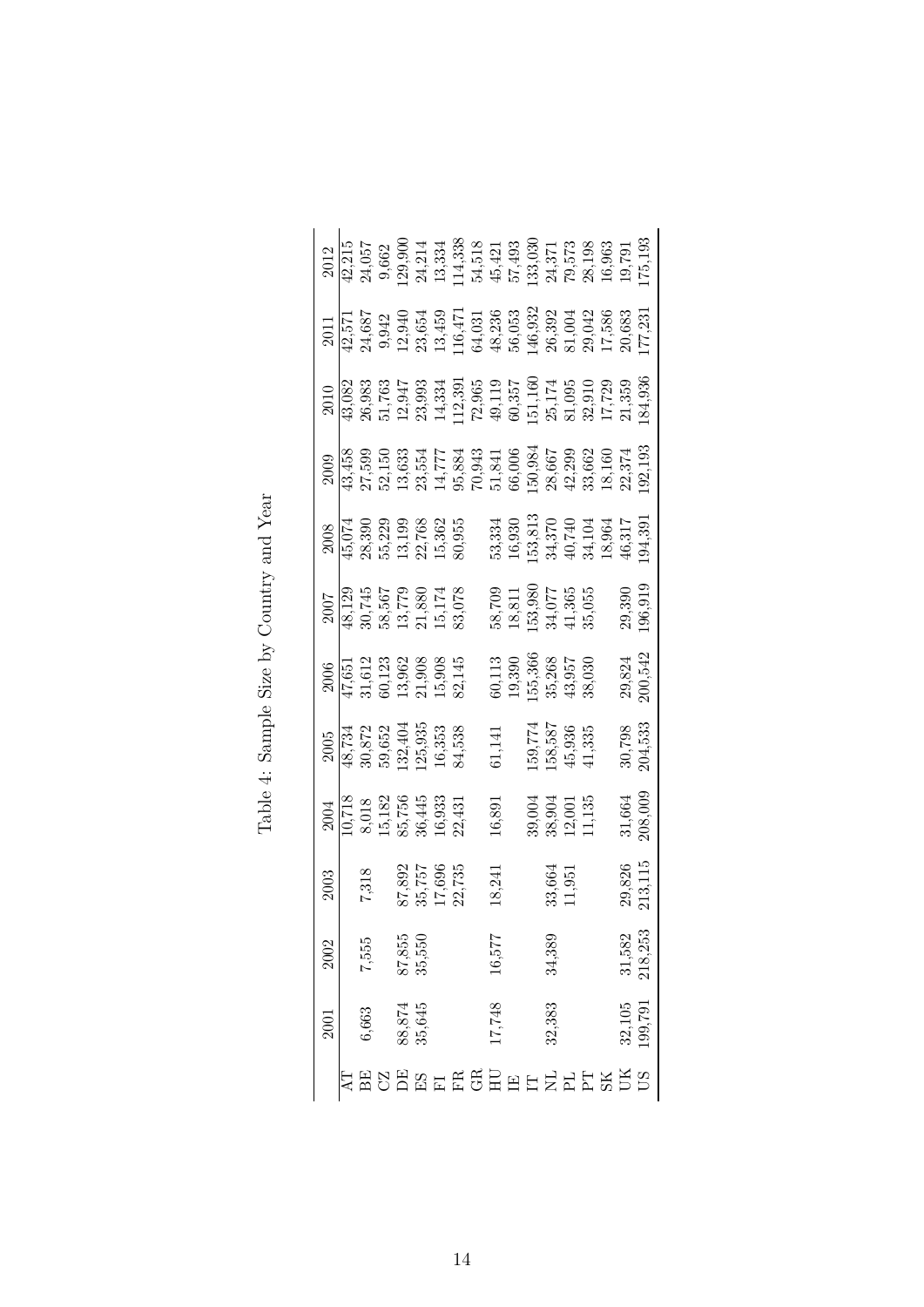|              | Men      |          | Women |          |          |      |          |         |         |
|--------------|----------|----------|-------|----------|----------|------|----------|---------|---------|
|              | EmplRate | $1-\tau$ | Age   | EmplRate | $1-\tau$ | Age  | Children | Married | N       |
| AT           | .914     | .552     | 41.2  | .779     | .583     | 40.2 | .592     | .734    | 371632  |
| BE           | .862     | .434     | 41.1  | .710     | .433     | 40.2 | .634     | .726    | 254499  |
| CZ           | .934     | .615     | 40.3  | .734     | .626     | 39.2 | .709     | .828    | 372271  |
| DE           | .869     | .495     | 40.5  | .728     | .492     | 40.0 | .524     | .695    | 693149  |
| ES           | .903     | .668     | 40.7  | .596     | .719     | 39.5 | .768     | .887    | 431303  |
| FI           | .895     | .611     | 42.0  | .820     | .664     | 41.6 | .671     | .820    | 153330  |
| FR           | .887     | .605     | 41.3  | .750     | .615     | 40.6 | .633     | .717    | 814966  |
| GR           | .885     | .846     | 41.7  | .595     | .873     | 40.2 | .671     | .857    | 262457  |
| HU           | .819     | .565     | 41.1  | .647     | .611     | 39.9 | .717     | .837    | 497371  |
| IE           | .829     | .55      | 41.2  | .647     | .666     | 39.8 | .744     | .812    | 295040  |
| IT           | .908     | .716     | 41.7  | .605     | .688     | 40.3 | .720     | .835    | 1244043 |
| NL           | .932     | .531     | 41.2  | .768     | .576     | 40.4 | .682     | .815    | 506246  |
| PL           | .840     | .555     | 40.7  | .694     | .598     | 39.8 | .756     | .886    | 479921  |
| PT           | .904     | .653     | 41.4  | .761     | .681     | 40.4 | .762     | .893    | 283471  |
| SK           | .892     | .709     | 41.1  | .715     | .706     | 40.1 | .754     | .877    | 89402   |
| UK           | .882     | .637     | 40.6  | .730     | .683     | 39.4 | .600     | .702    | 345713  |
| <b>US</b>    | .849     | .673     | 41.6  | .795     | .674     | 43.3 | .367     | .588    | 2365106 |
| <b>TOTAL</b> | .877     | .624     | 41.2  | .720     | .642     | 40.9 | .600     | .747    | 9459920 |

Table 5: Descriptive Statistics

The table gives mean values by country and variable as well as the number of observations. The sample is restricted to adults between 25 and 54 years, living in households with no more than 2 adult members.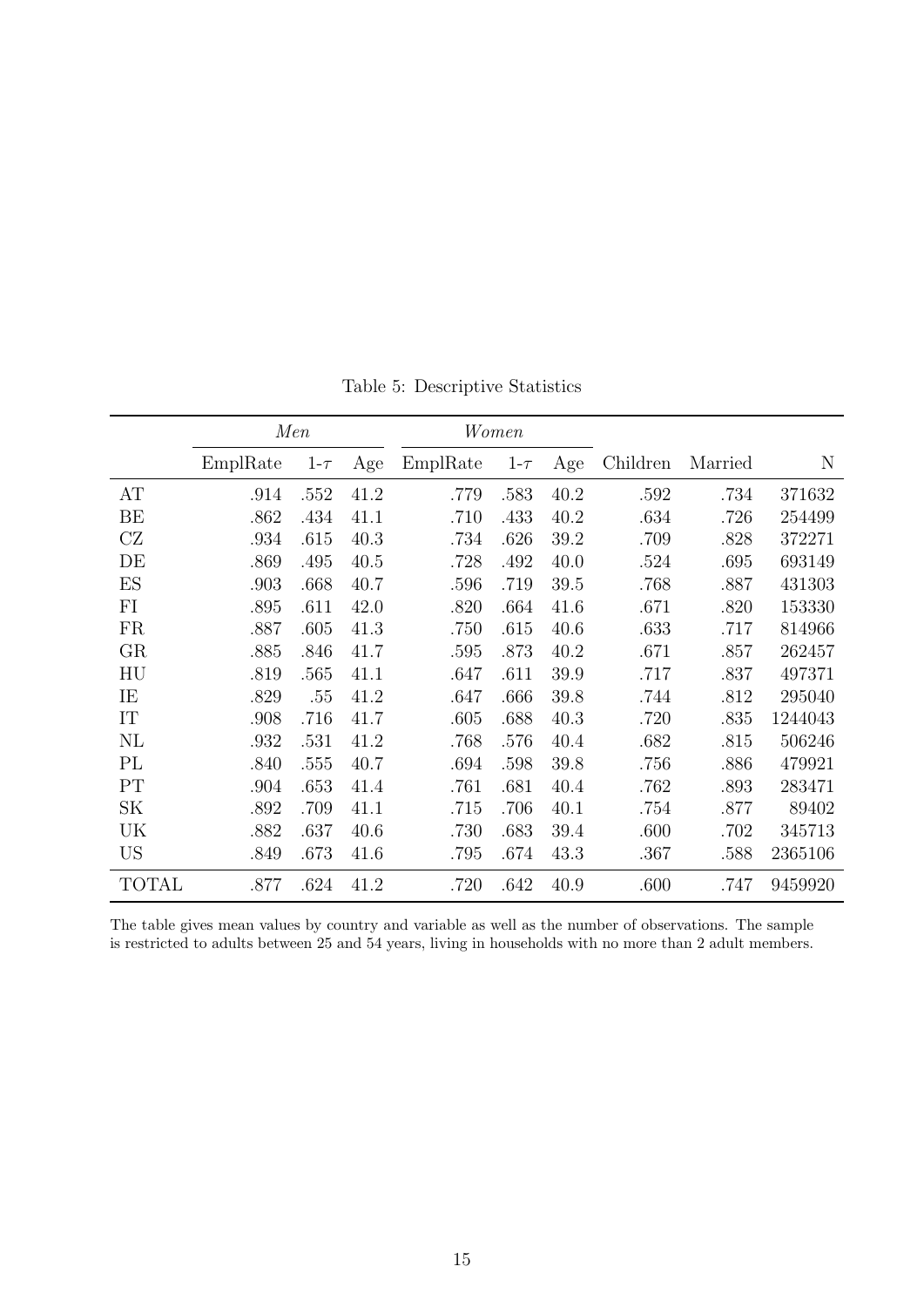Figure 4: Variation in Participation Tax Rates for Women Figure 4: Variation in Participation Tax Rates for Women

<span id="page-16-0"></span>

median. A transition from Social Assistance to Full-Time Employment is assumed (Inactivity Trap), while housing benefits are not considered.